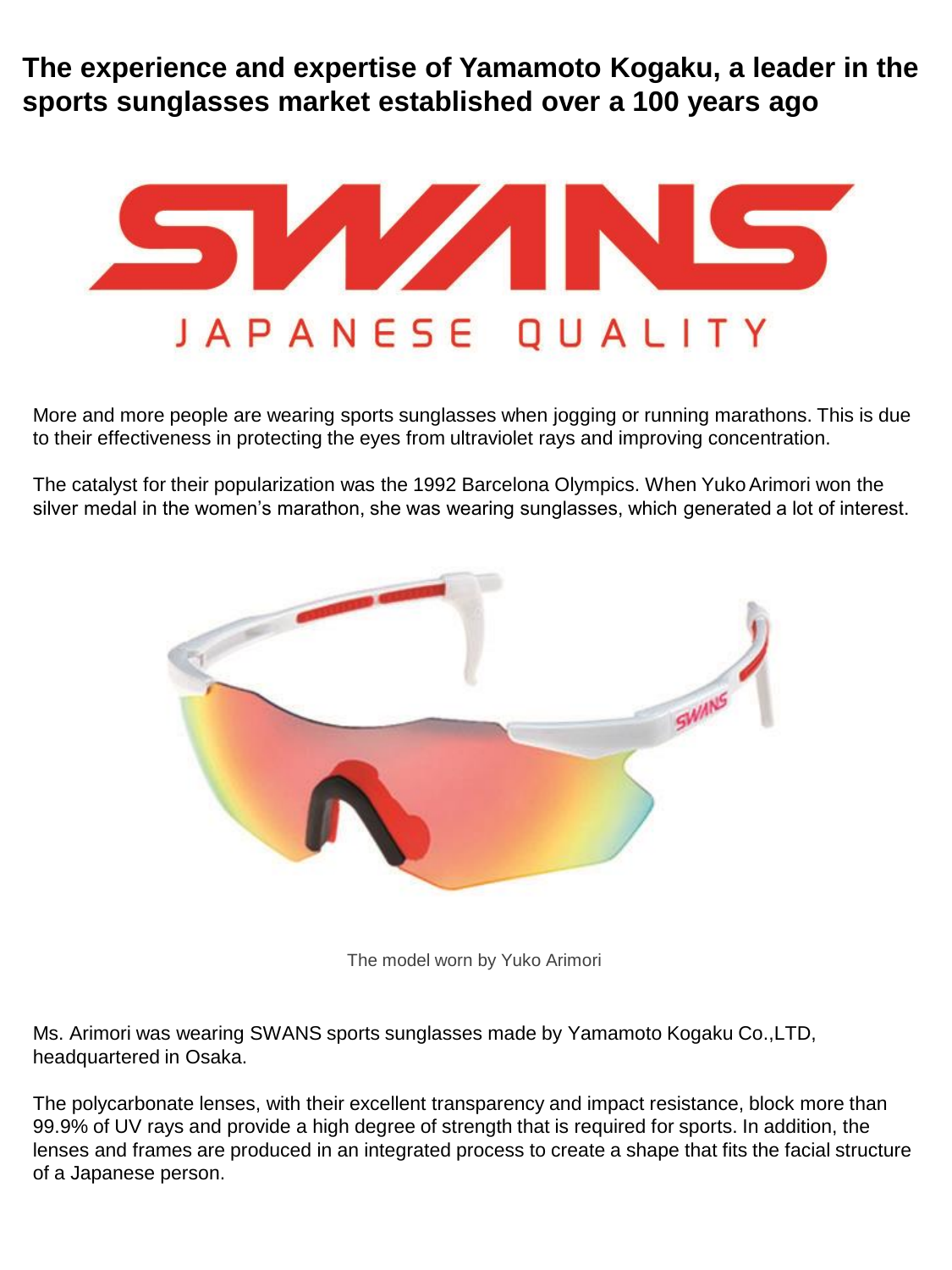

The new 2018 model "SPRINGBOK" was developed to meet the needs of professional golfer Ryo Ishikawa.

SWANS' technological excellence is based on the experience and expertise of Yamamoto Kogaku, which has been in business for over 100 years. The company, which was founded in 1911 as an eyeglass lens machining business, has a history of developing dustproof glasses for factory workers since before World War II.

Mr. Yamamoto, the fourth generation president of the company, says, "During the war, we protected our celluloid, the raw material for frames, by placing it in a well. Then, after the war was over, we began to manufacture and sell goggles using those materials that miraculously survived.

In 1946, the company named its product "SWAN Mark Goggles" after the swan, which was synonymous with luxury goods at the time. This was followed by the launch of SWANS brand ski goggles. Name recognition of SWANS increased dramatically after the 1972 Sapporo Winter Olympics.

![](_page_1_Picture_5.jpeg)

Newspaper advertisement featuring the "Swan Mark," which was created when the company's goggles launched in 1946.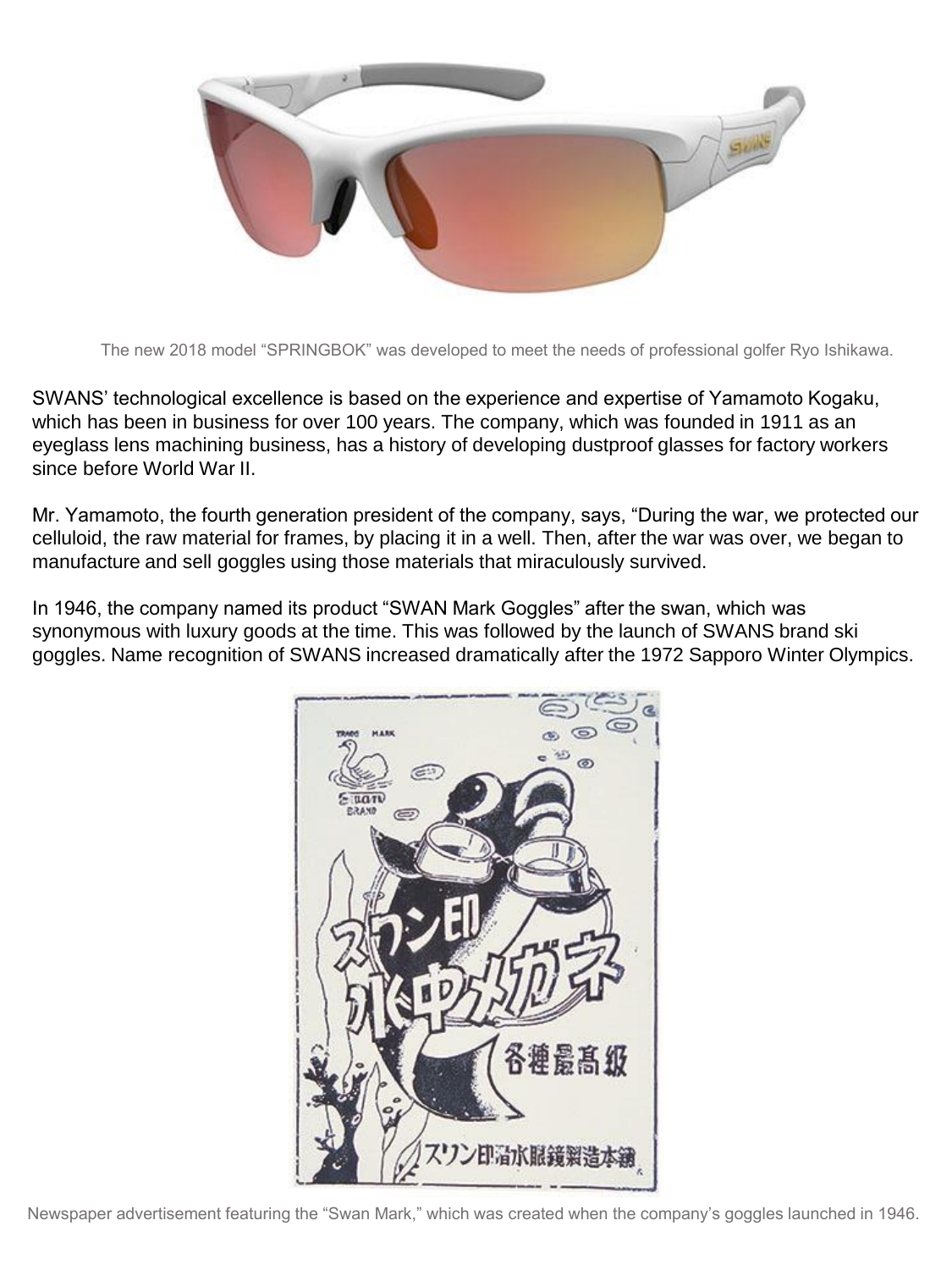Then, during the 1992 Barcelona Olympics, the Japan Association of Athletics Federations asked Yamamoto Kogaku to make sunglasses for marathon runners to wear. In addition to the need for functional features that would protect against the strong sunlight of Spain and comfort while running, Ms. Arimori requested that the lenses be designed so that rivals would not be able to see the state of her eyes.

The company accepted and developed sunglasses that met the needs of the athletes by incorporating their ideas into the product development process. This wonderfully contributed to Arimori winning the silver medal. The product development conducted at that time is said to have led to the model worn by Mizuki Noguchi, who won the gold medal in the women's marathon at the 2004 Athens Olympics.

![](_page_2_Picture_2.jpeg)

Ryo Ishikawa wearing the new 2018 model "SPRINGBOK"

Furthermore, from 2008 onwards, the company welcomed professional golfer Ryo Ishikawa as an advisory staff member, and the market for golf sunglasses has seen rapid growth.

Mr. Yamamoto says that, in addition to using top athletes to raise awareness of the brand in this way, "our strategy is to feed back the opinions of athletes to the product development side to build up expertise, and then infuse that into products for the general public, opening up new markets."

At the Tokyo Olympic Games held in 2021, table tennis player Jun Mizutani won two medals wearing SWANS sunglasses. "We were able to open up new possibilities for eyewear by wearing sunglasses to increase visibility in indoor competitions." The lenses, which were designed to reduce strong lighting and make it easier to see the movement of the ball, attracted a great deal of attention.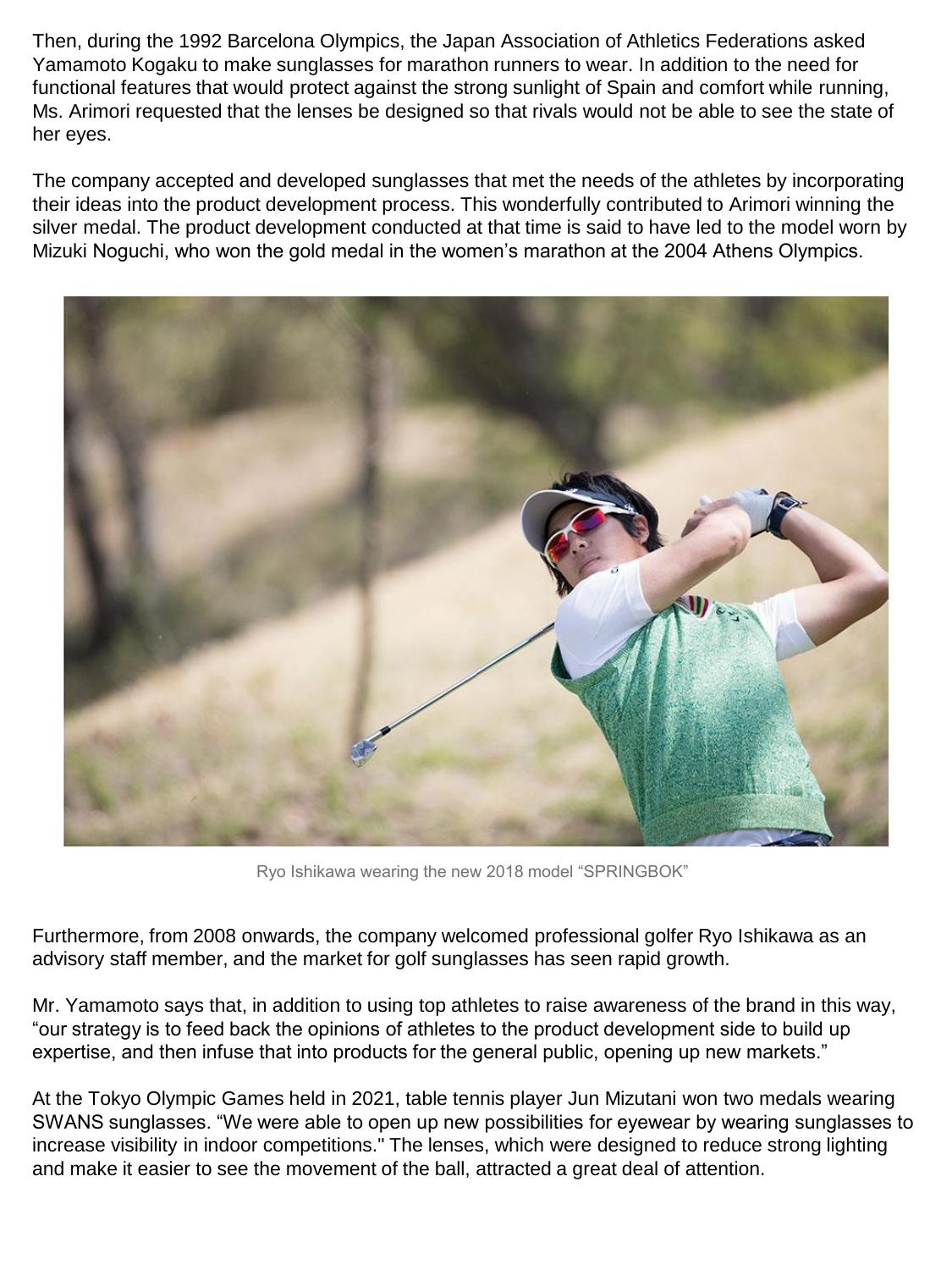![](_page_3_Picture_0.jpeg)

The E-NOX NEURON20 worn by Jun Mizutani at the Tokyo Olympic Games.

"We would like to continue collaborating with small and medium-sized venture companies that have technological capabilities and unique materials. Let's work together to liven up the Japanese sports scene!" -The company's challenges will continue as it prepares for the Paris Olympic Games in 2024.

![](_page_3_Picture_3.jpeg)

President and Representative Director, Naoyuki Yamamoto